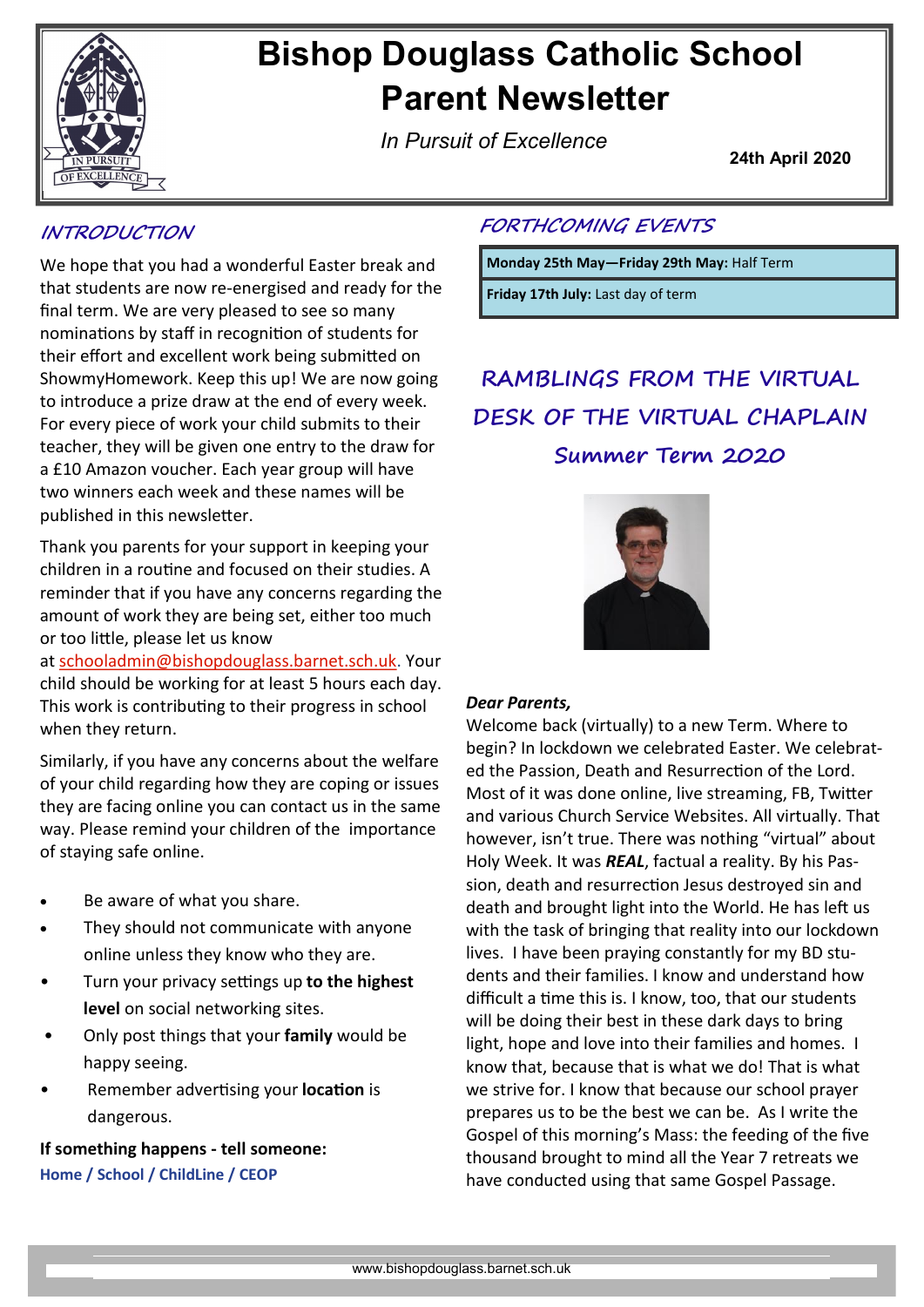# **RAMBLINGS FROM THE VIRTUAL DESK OF THE VIRTUAL CHAPLAIN (cont'd)**

It is all about relationship and looking out for the needs of others. At no point in my own life has this been more apparent than under the threat of Covid-19. So so many people doing their best in the frontline for so many. Many people reaching out to help and support others. At the beginning of this threat there was so much panic buying: people fighting over toilet rolls and other things. We have now come to realise that we really are all in this together and we need to work out a way to bring it to a halt. Social distancing? Everywhere closed down: no pubs, clubs, schools and churches, mosques and synagogues. All places of worship closed! The Devil having a field day as he says to God "see I've closed everywhere?" Our kind and loving God replies with a smile equally so kindly: "No, not at all! I've turned every home into a virtual place of worship!" That might sound flippant but the truth is there. We need to bring God into our homes especially now we are in lockdown. We protect each other at the moment by keeping our distance. God's love and mercy, however, reaches beyond that distance and reaches our hearts so that we can grow together and reach the hearts of those around us. By protecting ourselves we protect each other. We remain conscientious in our work, truthful, loyal and faithful so that we can come out of this all the stronger and one day, hopefully sooner rather than later, when it does end everyone me meet will be happier for the meeting. Until then my dear and precious friends, stay safe, stay strong and as we celebrate Easter many of our friends will be looking for ways to celebrate Ramadan. Let us be united in heart and mind doing our best to help the process of healing. May the Light of the Risen Lord shine on us all.

With great fondness in my heart for each and every one of you. I remain as always holding you all

Close in prayer with every blessing to you and yours,

### **Fr. Kevin S.X.**

### **HISTORICAL FIGURE OF THE WEEK**



For further learning about Atilla the Hun,:

- [http://www.bbc.co.uk/history/historic\\_figures/](http://www.bbc.co.uk/history/historic_figures/hun_attila_the.shtml) [hun\\_attila\\_the.shtml](http://www.bbc.co.uk/history/historic_figures/hun_attila_the.shtml)
- Watch 'Mulan'
- Read 'Chinese Cinderella'
- Watch 'What the Romans did for us' Documentary series
- Watch 'Chinese Dragon performance on Youtube, and create your own Chinese dragon head?

### **Miss Lewinton**

### **MUSIC—BBC BITESIZE**

Videos and content created by Mr Reed (Head of Music) for the BBC Bitesize learning platform are being used in the newly launched daily lesson initiative. Alongside a varied timetable of activities in other subjects, including Maths, English, Science and PSHE, students and parents can take part in a range of music activities and learning. For more information go to www.bbc.co.uk/bitesize.

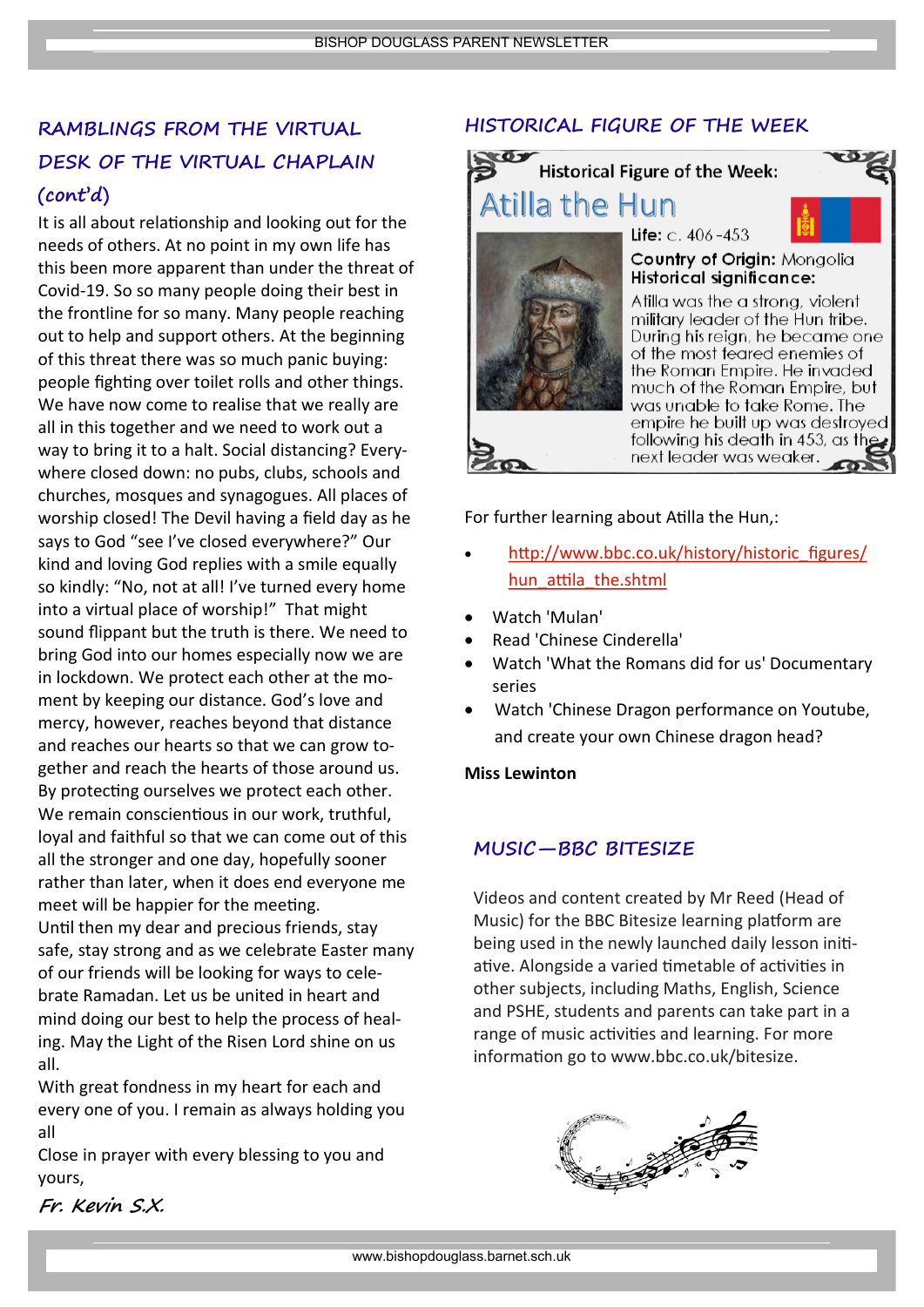

# **Star Pupils of the Week**

**A massive well done to all the pupils named below who have been mentioned by their teachers for completing excellent work on ShowmyHomework. Keep it up!** 

| <b>Forename</b> | <b>Surname</b>       | <b>Reg</b>        | <b>Subject</b> |
|-----------------|----------------------|-------------------|----------------|
| Ebrahim         | <b>ADAT</b>          | 12 All Saints EPQ |                |
| Aida            | AHMADI NIEA KHORAM   | 7 Owen            | Drama          |
| Mustafa         | AHMED                | 8 Owen            | Maths          |
| <b>Vivek</b>    | <b>AJESH</b>         | 8 Fisher          | Drama          |
| Naomi           | <b>ALLEN</b>         | 8 Ward            | Maths          |
| Ay'Sjah         | ALLEN-VASSELL SMYTHE | 8 Campion         | Drama          |
| Aynaz           | <b>AMIRI</b>         | 8 Ward            | Maths & Drama  |
| Dameli          | <b>ANAFINA</b>       | 10 Fisher         | Maths          |
| Rocco           | ANTONIAZZI-GALEA     | 7 Owen            | Drama          |
| Nathan          | <b>ATTOBRAH</b>      | 11 Owen           | Maths          |
| Ryan            | <b>BAH</b>           | 8 Owen            | Drama          |
| Raya            | <b>BAILEY</b>        | 7 More            | <b>Baking</b>  |
| Shreya          | BALAMURUGAN          | 10 Ward           | English        |
| Rania           | <b>BAMI</b>          | 10 All Saints     | English        |
| Nirmine         | <b>BAMI</b>          | 8 Ward            | Drama          |
| Alika           | <b>BAPTISTE</b>      | 11 Owen           | Music          |
| Natalya         | <b>BAZGAN</b>        | 8 Fisher          | Drama          |
| Glory           | <b>BENTIL</b>        | 12 Campion        | English        |
| Delane          | <b>BRANDY</b>        | 12 All Saints     | EPQ            |
| Gwenn           | <b>BULATAO</b>       | 8 Campion         | Drama          |
| Ellie           | <b>BUTLER</b>        | 7 More            | <b>Music</b>   |
| Emanuela        | CANDIDO              | 10 Fisher         | English        |
| Kaira           | <b>CANER</b>         | 10 Fisher         | English        |
| Boran           | CAVUSOGLU            | 8 More            | Drama          |
| Chiara          | DE ALMEIDA           | 7 Fisher          | English        |
| Laura           | <b>DE FREITAS</b>    | 8 Campion         | Drama          |
| Cristiano       | DE FREITAS ESCORCIO  | 8 Campion         | Drama          |
| Nathaniel       | DE GUZMAN            | 8 Campion         | Science        |
| Domenico        | <b>DE NINNO</b>      | 12 All Saints     | EPQ            |
| Ilea            | <b>DEHGHAN</b>       | 10 Ward           | English        |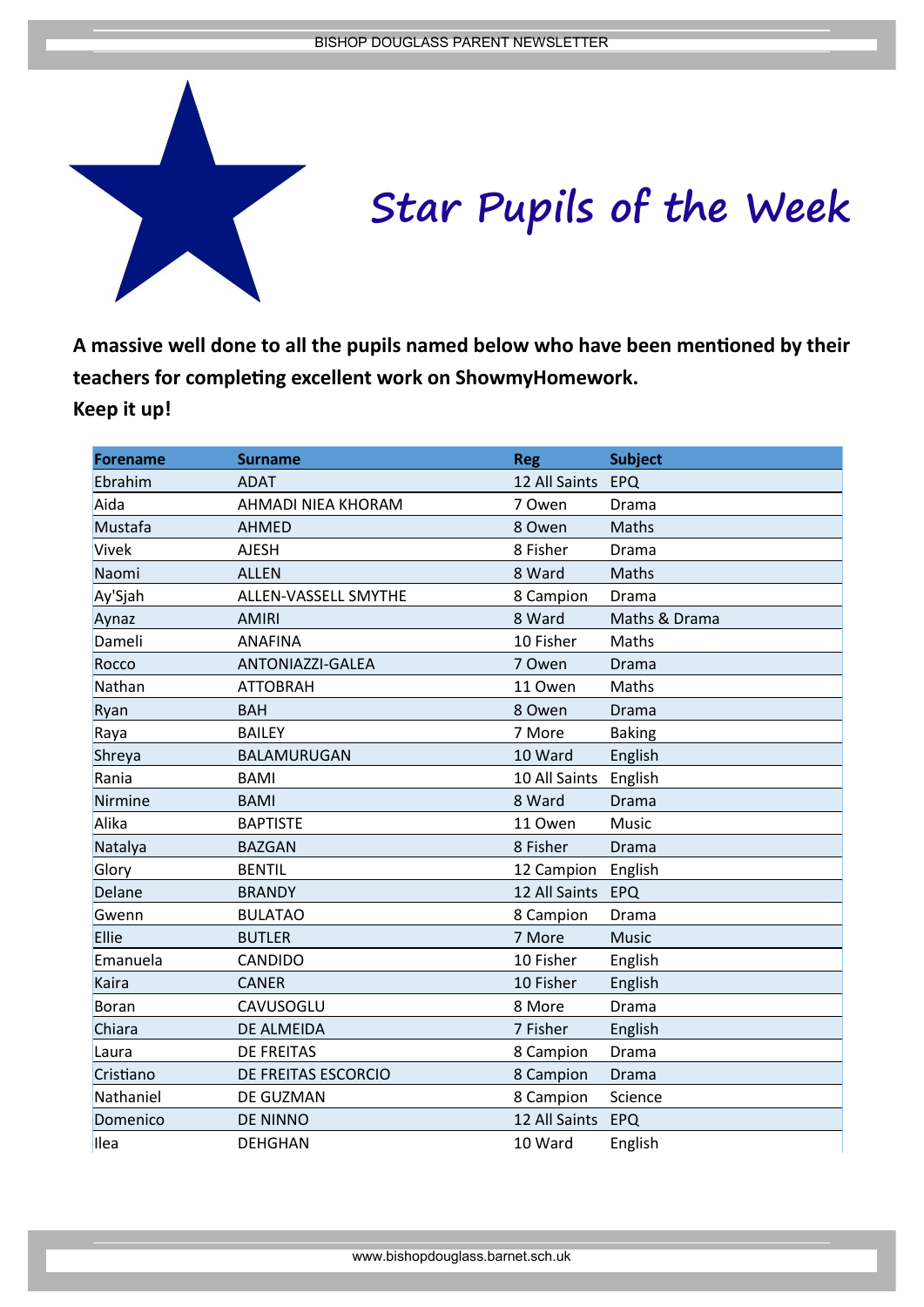# **Star Pupils of the Week**

| <b>Forename</b>            | <b>Surname</b>         | <b>Reg</b>            | <b>Subject</b>           |
|----------------------------|------------------------|-----------------------|--------------------------|
| Ali Pasha                  | <b>DEHGHAN</b>         | 12 All Saints         | EPQ                      |
| Tyri                       | <b>DENNIS</b>          | 12 Fisher             | English                  |
| Tara                       | <b>DEV</b>             | 10 All Saints English |                          |
| Rashana                    | <b>DINDIAL-STEVENS</b> | 13 Southwell Media    |                          |
| Angelica                   | <b>DISTOR</b>          | 9 Fisher              | Science                  |
| Alessandro                 | <b>D'ONGHIA</b>        | 12 All Saints EPQ     |                          |
| Andi                       | <b>DRICI</b>           | 10 All Saints English |                          |
| Haitham                    | <b>DUHAINI</b>         | 8 More                | Drama                    |
| Lucja                      | <b>DZIALEK</b>         | 7 Ward                | English, Maths & Drama   |
| Yousef                     | EL HAJJ                | 8 Campion             | Drama                    |
| Mary                       | <b>ESPOLONG</b>        | 12 Ward               | <b>EPQ</b>               |
| Raine Kyle                 | <b>ESTRELLA</b>        | 10 Owen               | Science                  |
| Ross                       | <b>EZECHUKU</b>        | 12 All Saints         | EPQ                      |
| Elizabeth-Anne             | <b>FABELURIN</b>       | 8 Campion             | Drama                    |
| Joseph                     | <b>FANOKUN</b>         | 8 Owen                | Maths                    |
| Samantha Khloe             | <b>FARINAS</b>         | 7 More                | Science                  |
| Jan                        | <b>FORDON</b>          | 7 Owen                | Drama                    |
| Artin                      | <b>GHAREHBAGHI</b>     | 12 All Saints         | EPQ                      |
| Camile                     | <b>GOMES</b>           | 12 Fisher             | English                  |
| Savindi                    | <b>GUNARATNE</b>       | 8 Fisher              | Drama                    |
| Jorja                      | HARRIS-NOONAN          | 12 Campion            | EPQ                      |
| Medina                     | <b>HUSSAIN</b>         | 7 More                | Science                  |
| George                     | <b>ILISOI</b>          | 10 More               | English                  |
| Michael                    | <b>IMOMOH</b>          | 12 All Saints         | english                  |
| Joan Pau                   | <b>JAEN MENDOZA</b>    | 9 Campion             | <b>Computer Science</b>  |
| Michal                     | <b>JARECKI</b>         | 8 Campion             | Drama                    |
| Hamza                      | <b>JAZEER ALI</b>      | 8 Campion             | Drama                    |
| Naila                      | <b>KHADERY</b>         | 12 Ward               | English                  |
| Obaid                      | <b>KHADERY</b>         | 8 More                | English                  |
| Nadie                      | <b>KOSWATTAGE</b>      | 8 Campion             | Drama                    |
| Jackline                   | <b>KUOL</b>            | 9 Ward                | English, Maths & Science |
| Elissavet                  | <b>LESAI- LAIOU</b>    | 9 Ward                | English                  |
| <b>Dimitrios</b>           | LESAI-LAIOS            | 8 More                | English                  |
| Ashley                     | <b>LITHY</b>           | 8 Ward                | Maths & Drama            |
| Jeremie                    | <b>LOMAMY</b>          | 12 Ward               | English                  |
| Nela                       | <b>LORENC</b>          | 8 Campion             | Science                  |
| Sebastian                  | <b>LUPEI</b>           | 10 Campion            | Maths                    |
| Gordana                    | <b>MACAK</b>           | 7 Ward                | Maths                    |
| Benjamin                   | <b>MAHBOOBIAN</b>      | 9 More                | English                  |
| Dave                       | <b>MANUEL</b>          | 11 Campion            | English                  |
| Nathanielle Brennel MANUEL |                        | 8 Campion             | Science                  |
| Sebastian-Stefan           | <b>MATEI</b>           | 7 Ward                | Drama                    |
| Troja                      | MEHMETI-KRASNIQI       | 7 Owen                | Drama                    |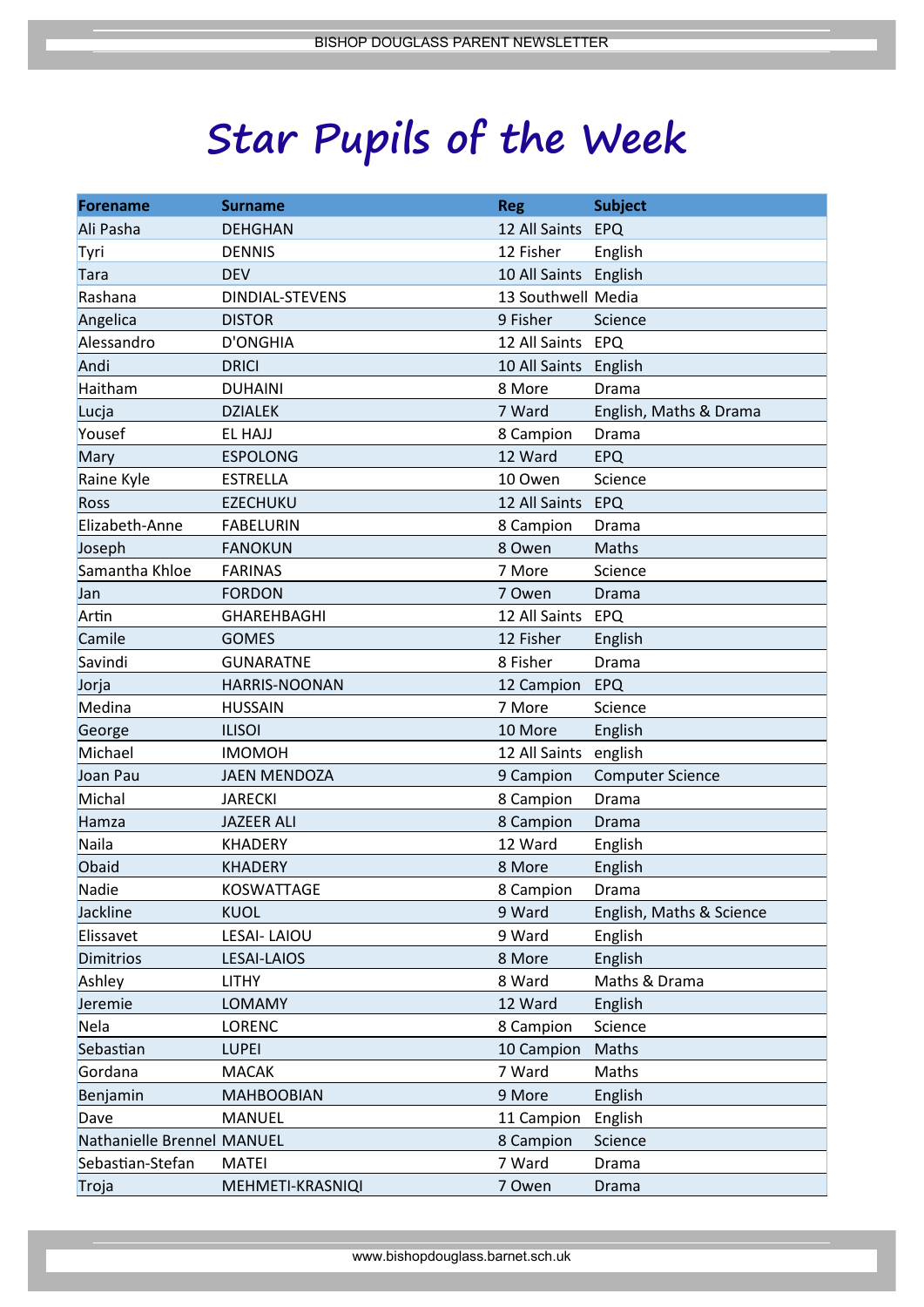# **Star Pupils of the Week**

| <b>Forename</b>     | <b>Surname</b>    | <b>Reg</b>    | <b>Subject</b>      |
|---------------------|-------------------|---------------|---------------------|
| Sofia               | <b>MEREZ</b>      | 13 Line       | English             |
| Tay                 | <b>MINTO</b>      | 8 More        | English             |
| Sara                | <b>MORAWIECKA</b> | 7 Owen        | Maths               |
| Michee              | <b>MUNGENGA</b>   | 10 Fisher     | Drama               |
| Malachi             | <b>MUNGENGA</b>   | 8 Ward        | Drama               |
| Sami                | <b>NAKMOUCH</b>   | 8 Campion     | Drama               |
| Lady Angel Mae      | <b>NAVARRA</b>    | 12 All Saints | EPQ                 |
| Lordy               | <b>NGOMBO</b>     | 12 Campion    | English             |
| Rachael             | ODUGU             | 8 Fisher      | English             |
| Chukwuemeka         | <b>OGBUEHI</b>    | 10 Fisher     | English             |
| Noel                | <b>OMOSE</b>      | 12 All Saints | EPQ                 |
| Louisa              | PAPAPETROU        | 10 More       | English             |
| Sapphire            | PARK-CARROLL      | 12 Ward       | EPQ & English       |
| Marcin              | PASZEL            | 8 Ward        | Maths               |
| Armin               | <b>RAHMATPOUR</b> | 12 Fisher     | <b>EPQ</b>          |
| Monty               | <b>RAYNER</b>     | 10 Owen       | English             |
| Amber               | <b>RAYNER</b>     | 12 Ward       | English             |
| Eduard              | <b>REDINCIUC</b>  | 10 Ward       | Maths               |
| Julian              | REDZIMSKI         | 7 Fisher      | English             |
| <b>Brandon</b>      | RUTAGAMIRWA       | 12 All Saints | EPQ                 |
| Gabriele            | <b>SAPKAITE</b>   | 10 All Saints | English             |
| Tanwir              | SEDIQ             | 10 Ward       | Maths               |
| <b>Bobbi</b>        | SELVANAYAGAM      | 7 Owen        | Maths               |
| Denys               | <b>SEMENCHUK</b>  | 8 Campion     | Drama               |
| Kento               | SHIGEMURA         | 8 Fisher      | English             |
| Jordan              | <b>SHODEINDE</b>  | 12 All Saints | English             |
| Aidan               | SOUZA             | 8 Ward        | Maths               |
| Arelle              | <b>SUAREZ</b>     | 8 Fisher      | English             |
| Monique Ashley      | <b>TAN</b>        | 7 Owen        | Drama               |
| Tselestine          | TSHATUMBU         | 13 Owen       | Maths               |
| Arwen Egraine       | VALEZA            | 9 Campion     | Sociology & Science |
| Arturas             | <b>VERTELKA</b>   | 10 More       | English             |
| Alexandra           | <b>WALCZAK</b>    | 11 Campion    | English             |
| Alexandra           | <b>WARRINGTON</b> | 10 More       | English             |
| Akeelea             | <b>WHYTE</b>      | 7 Owen        | <b>Drama</b>        |
| Joseph              | <b>WILSHER</b>    | 7 Fisher      | English             |
| Gilbert             | YEBOAH            | 7 Ward        | Maths               |
| Aras                | <b>YILDIZ</b>     | 8 More        | English & Drama     |
| <b>Ybette Grace</b> | <b>YNION</b>      | 10 Ward       | Maths               |
| Ybette Hope         | <b>YNION</b>      | 12 Fisher     | Maths               |
| Lydie               | ZANG              | 7 Owen        | Drama               |
| Roulian             | ZELO              | 12 All Saints | <b>EPQ</b>          |